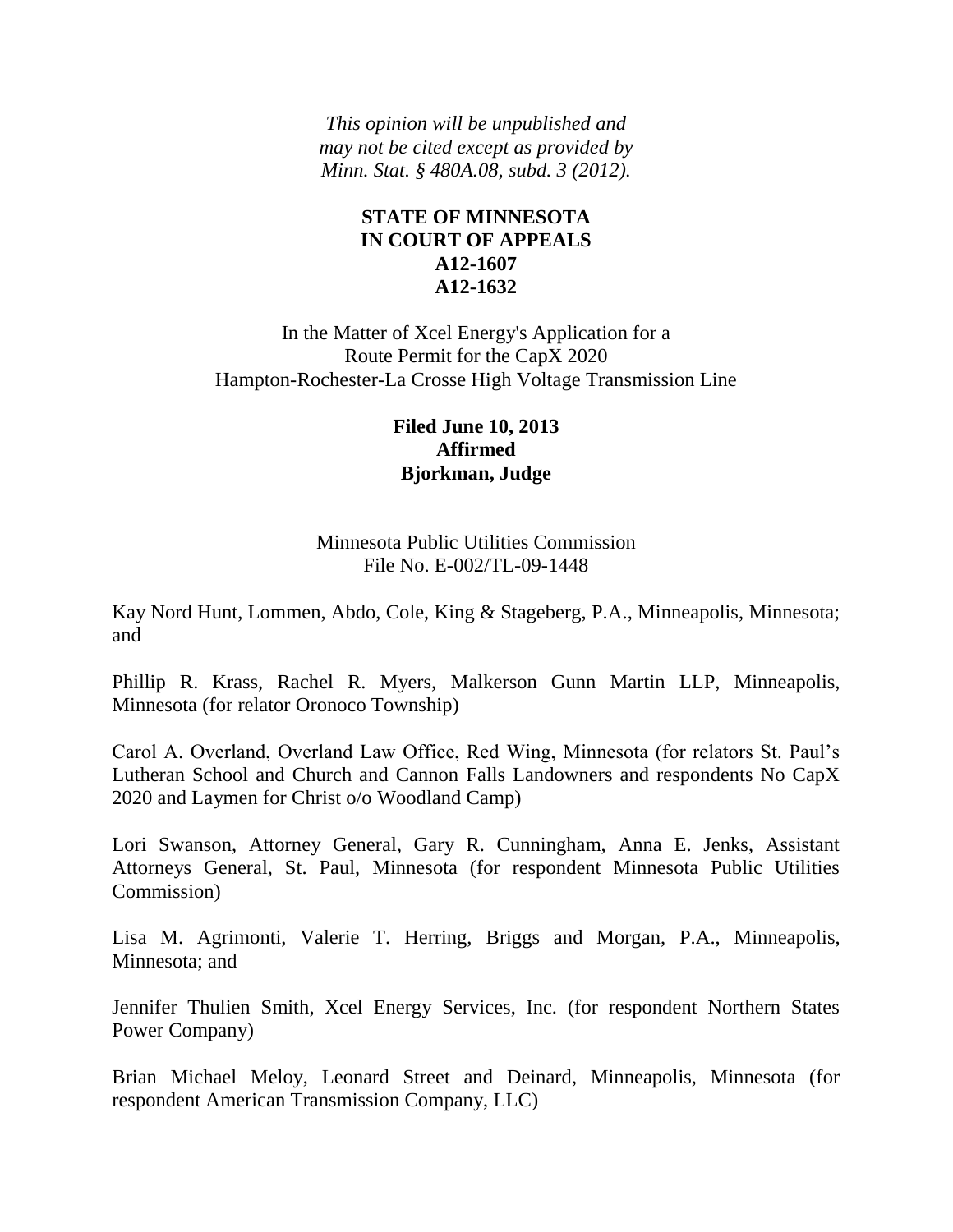Considered and decided by Bjorkman, Presiding Judge; Connolly, Judge; and Stauber, Judge.

#### **U N P U B L I S H E D O P I N I O N**

#### **BJORKMAN**, Judge

These consolidated certiorari appeals challenge a high-voltage-transmission-line (HVTL) route permit issued by respondent Minnesota Public Utilities Commission (MPUC) to respondent Northern States Power Company, doing business as Xcel Energy (Xcel). The appeal of relator-church and relators-landowners concerns the first segment of the permitted route. The church and landowners argue that the MPUC erred by designating Xcel's preferred route for that segment because (1) Xcel improperly modified its proposed route late in the application process, which violated statutory notice and environmental-review requirements; (2) the route violates Minnesota's nonproliferation policy; and (3) the MPUC relied on extrarecord information in designating the route. Relator-township's appeal concerns the third segment of the route. The township argues that the MPUC improperly considered testimony as to that segment that was offered after the record closed. We affirm.

#### **FACTS**

On January 19, 2010, Xcel applied to the MPUC for a route permit for the Minnesota portion of a proposed HVTL from Hampton, through Rochester, to La Crosse,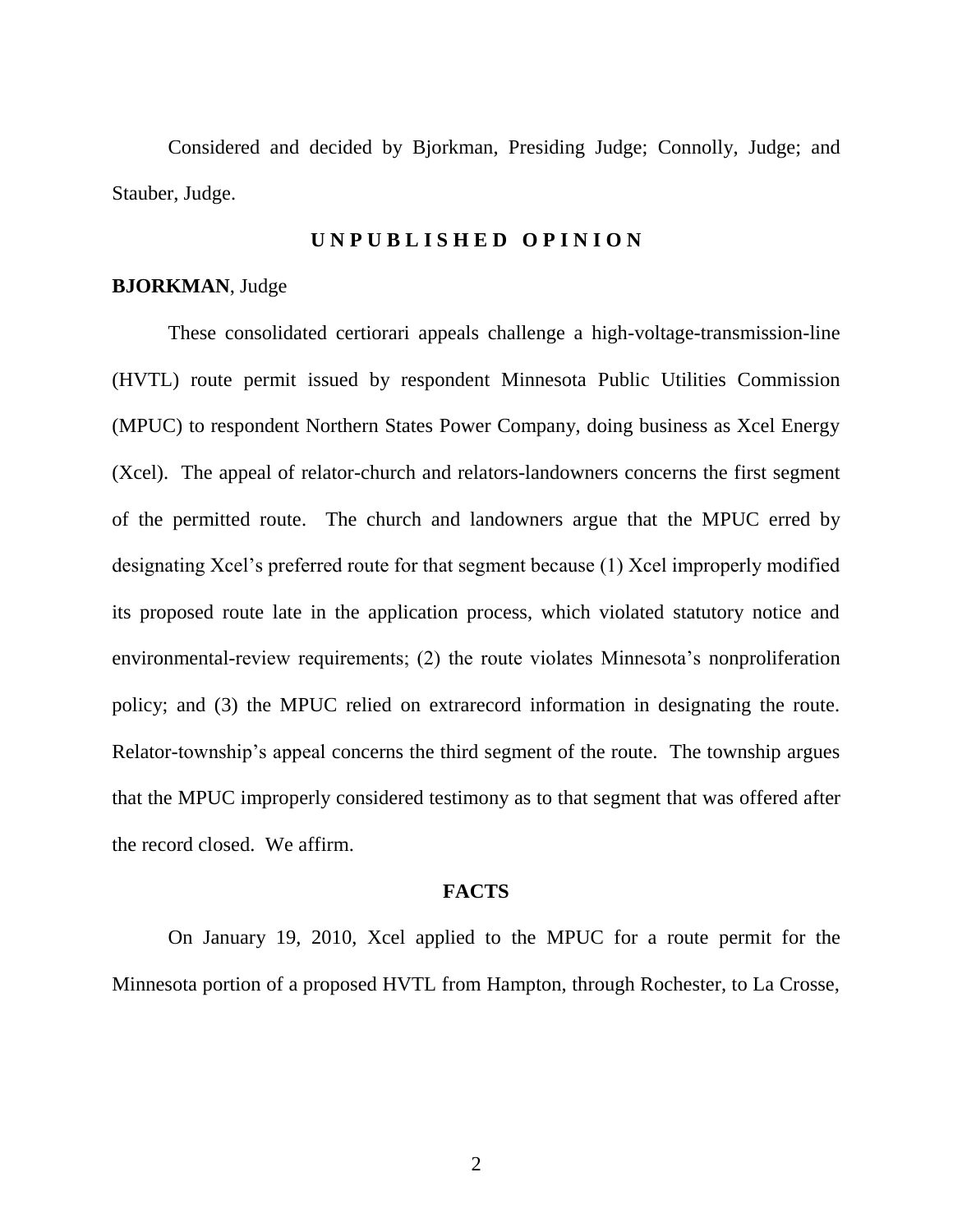Wisconsin.<sup>1</sup> The HVTL consists of three distinct segments: Segment 1 includes a 345 kV transmission line extending southeast from a substation near Hampton to a proposed North Rochester substation between Zumbrota and Pine Island; segment 2 includes a new 161 kV transmission line in the Rochester area; and segment 3 consists of a new 345 kV transmission line extending east from the proposed North Rochester substation, across the Zumbro River, and across the Mississippi River near Alma, Wisconsin. Only the first and third segments are at issue in this appeal.

The MPUC accepted Xcel's application as complete in March 2010 and referred it to the office of administrative hearings for a contested-case hearing before an administrative law judge (ALJ). The ALJ scheduled public and evidentiary hearings for mid-2011, to follow a period for independent environmental review and an opportunity for interested entities to intervene.

The Minnesota Department of Commerce, through its energy-facility permitting staff (EFP), conducted the environmental review, which included identifying alternative route options and preparing an environmental impact statement (EIS). *See* Minn. R. 7850.2500 (2011). The EFP consulted with two citizen advisory task forces and considered input from the public and relevant state agencies, including the Minnesota Department of Transportation (MnDOT) and the Minnesota Department of Natural Resources (DNR). The EFP issued a draft EIS on March 21, 2011. The draft EIS

<sup>&</sup>lt;sup>1</sup> The proposed route is one of three new 345 kV transmission lines that make up Xcel's CapX 2020 project: one from Brookings, South Dakota, to Hampton; the one at issue here from Hampton through Rochester to La Crosse; and one from Fargo, North Dakota, to Alexandria, St. Cloud, and Monticello, Minnesota.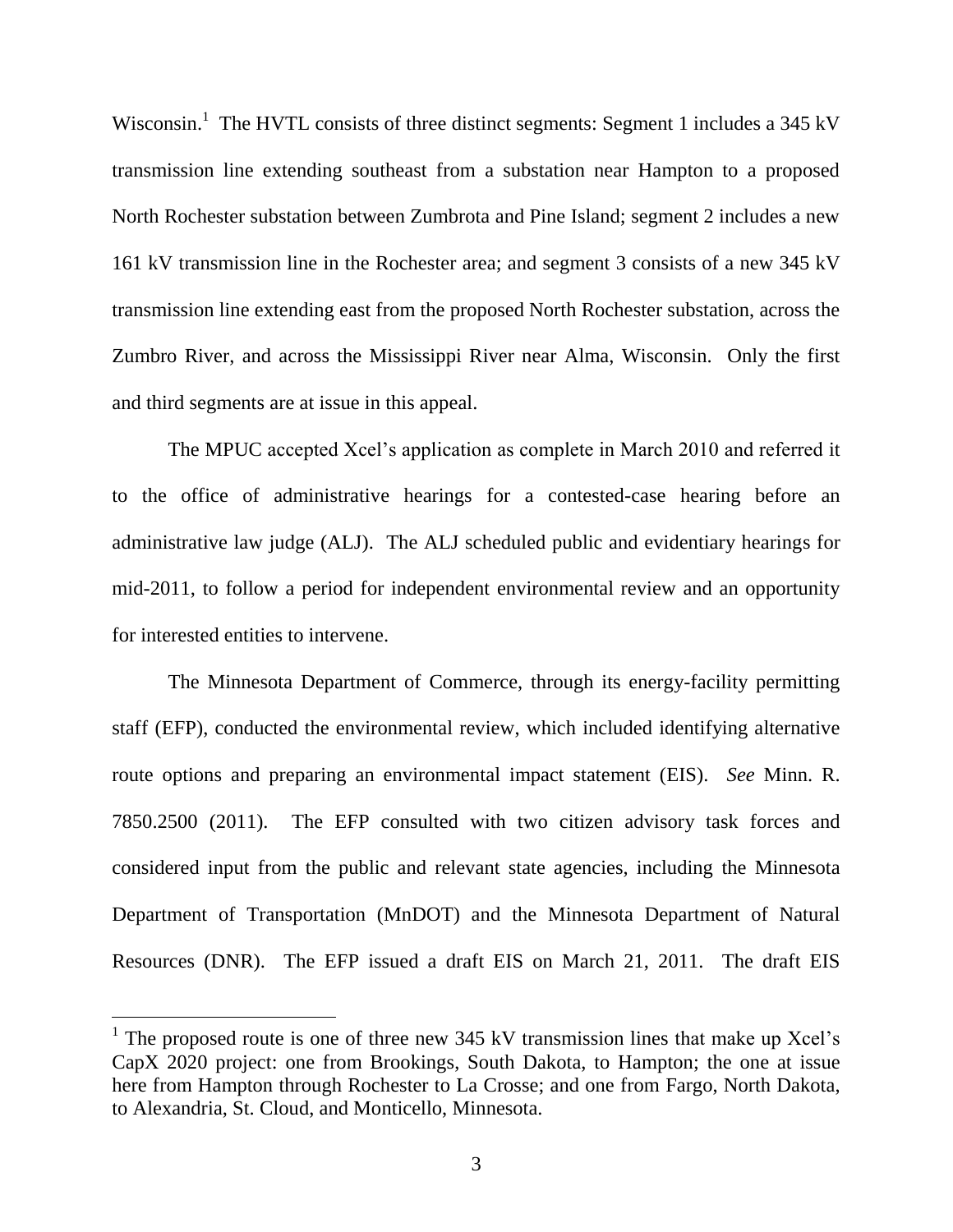addressed 17 route alternatives for segment 1, with several variations on Xcel's preferred route along US Highway 52 (US 52) and several variations on an alternative route following field divisions and property boundaries through agricultural land west of US 52. For segment 3, the draft EIS addressed 31 route alternatives, including three options for crossing the Zumbro River: Xcel's preferred crossing at County Road 12/White Bridge Road, a middle crossing at the Zumbro Dam, and a northern crossing.

Five entities intervened in the contested case as parties: relator Oronoco Township (township); citizen groups respondent No CapX 2020 (No CapX), United Citizens Action Network, and the North Route Group; and American Transmission Company, LLC (ATC), a Wisconsin company that plans to develop a transmission line from Xcel's terminus in La Crosse.

On June 13, 2011, the day before the first public hearing, Xcel filed a letter with the ALJ proposing a slight variation for a portion of its preferred route near the interchange of US 52 and Highway 19 (near Cannon Falls), and a corresponding wider route width,<sup>2</sup> to accommodate MnDOT's setback requirements. That same day, Xcel notified landowners in the area of this expanded preferred route<sup>3</sup> by telephone and mail.

The ALJ conducted six public hearings on June 14, 15, and 16 at various sites along the proposed route, and a four-day evidentiary hearing between June 20 and 24 at

 $^{2}$  An HVTL route may have a variable width of up to 1.25 miles. Minn. Stat. § 216E.01, subd. 8 (2012).

 $3$  We are mindful that one of the concerns on appeal is a lack of clarity in distinguishing between various proposed routes. We use the phrase "expanded preferred route" to refer to Xcel's preferred segment 1 route, as modified by Xcel's June 2011 proposal, which the MPUC ultimately designated as the segment 1 route in the permit.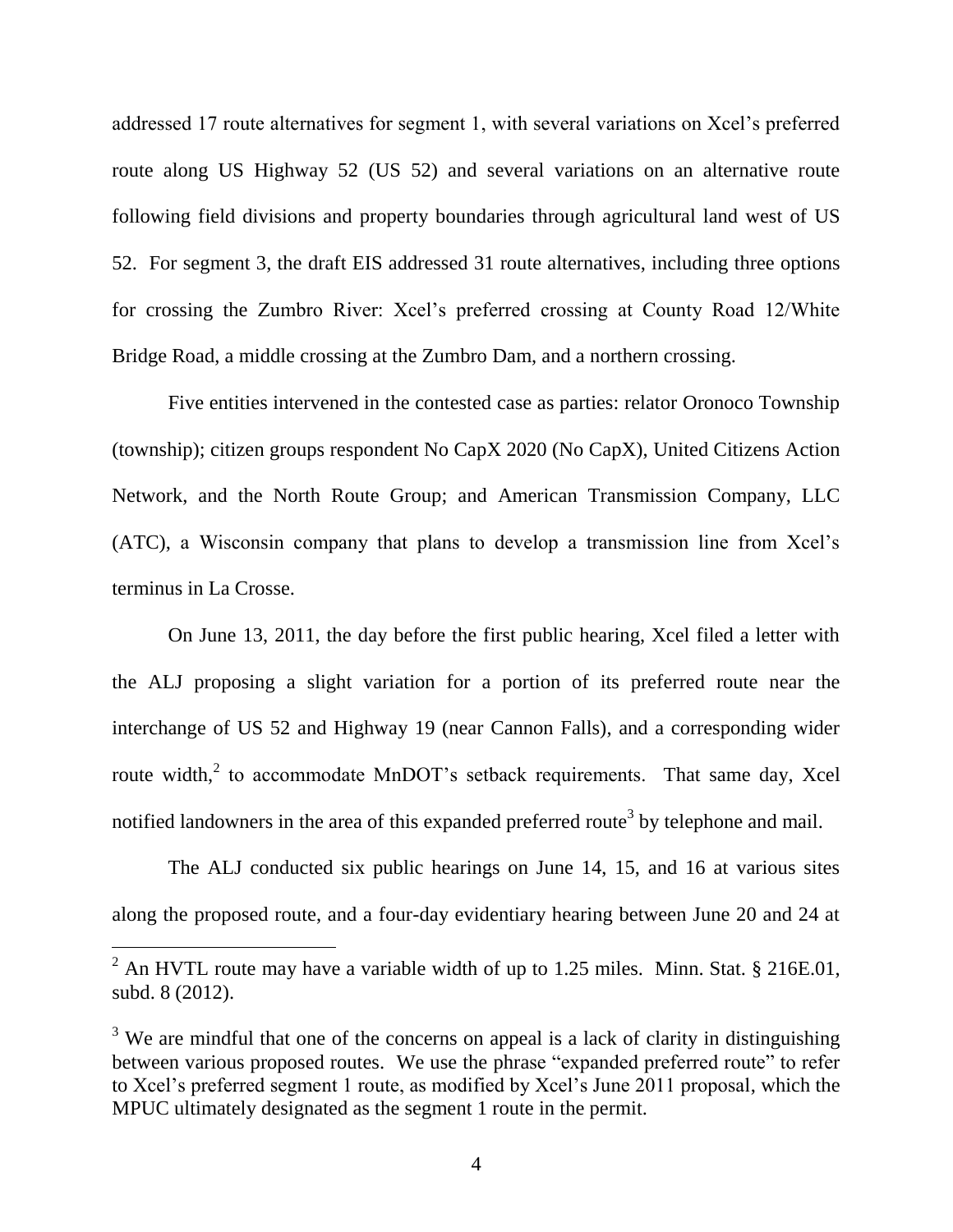the MPUC offices in St. Paul. The EFP subsequently issued a final EIS, which discussed the same route alternatives identified in the draft EIS and included an appendix addressing Xcel's expanded preferred route for segment 1.

The ALJ issued findings of fact, conclusions of law, and recommendations on February 8, 2012. For segment 1, the ALJ recommended a variation on Xcel's initial preferred route along US 52 with one 5.5-mile deviation to the west in the area of Cannon Falls (option 1P-003). Option 1P-003 was among the 17 route alternatives initially identified in the EIS process and is similar to but extends farther west than Xcel's expanded preferred route. For segment 3, the ALJ recommended Xcel's preferred route, but with the Zumbro Dam crossing instead of the White Bridge Road crossing.

No CapX, North Route Group, and United Citizens Action Network jointly filed exceptions to the ALJ's report. They supported the decision not to use the northern Zumbro River crossing for segment 3 but asserted that the ALJ erred in finding there is an existing aerial crossing at the Zumbro Dam. Xcel also filed exceptions. Xcel supported approval of the ALJ's recommended route, except for segment 1, for which it argued the MPUC should designate the expanded preferred route. The EFP reviewed the ALJ's report and the parties' exceptions and submitted comments and recommendations to the MPUC, largely supporting Xcel's exceptions.

The MPUC conducted a public hearing on April 12, 2012. The MPUC heard from the EFP, the DNR, MnDOT, and all of the parties except ATC. The MPUC then allowed members of the public not associated with one of the parties three minutes each to present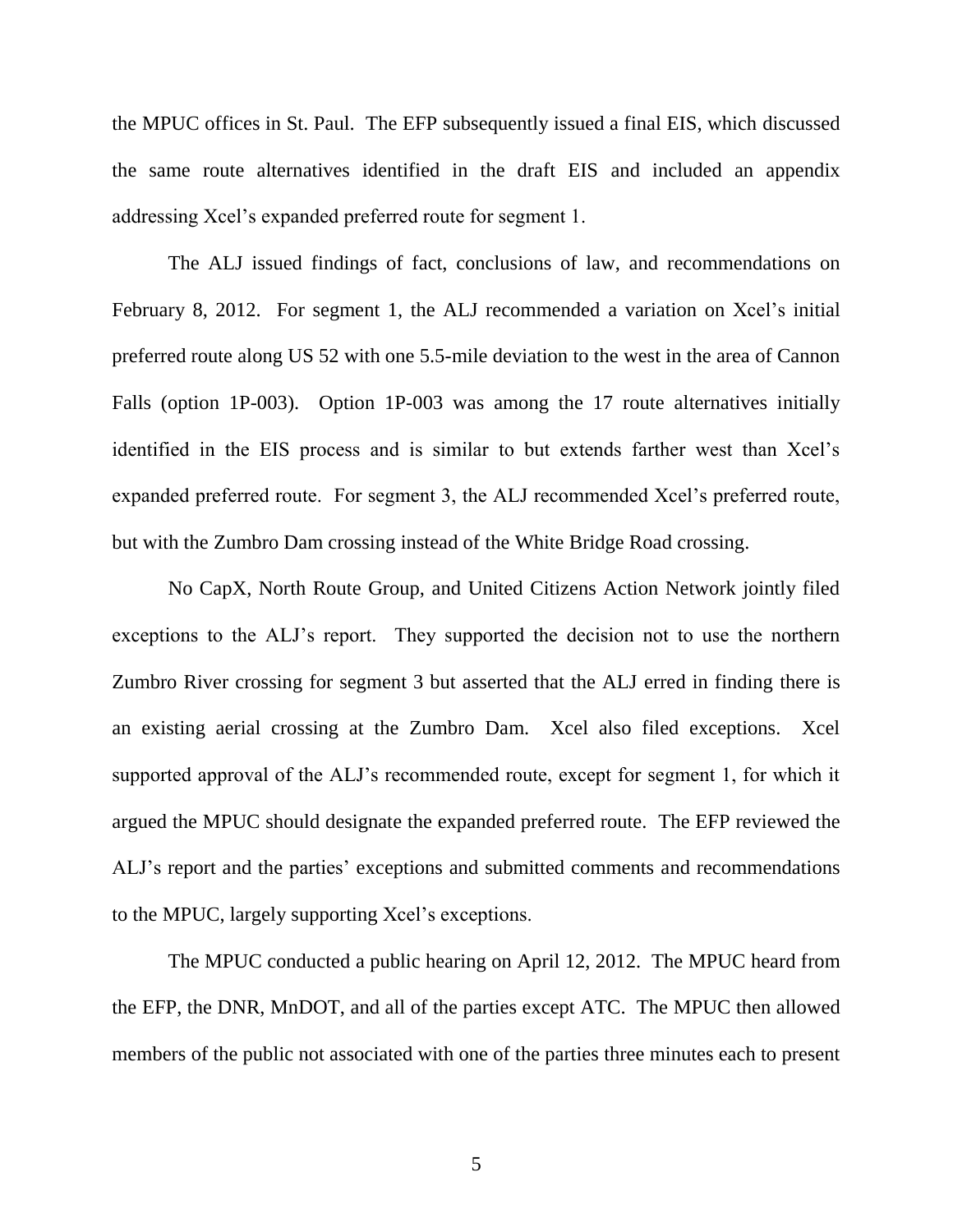"summary, limited comment" on the application. Twenty-three individuals spoke, after which the MPUC gave the parties time to respond to the individuals' comments.

The MPUC adopted most of the ALJ's findings and conclusions but amended several findings regarding segment 1 near Cannon Falls and segment 3 at the Zumbro River crossing, clarified corresponding conclusions, and made several new findings. Based on its determinations, the MPUC issued a route permit designating Xcel's expanded preferred route for segment 1 and Xcel's preferred route with the White Bridge Road crossing for segment 3.

Though not parties to the MPUC proceeding, relator St. Paul's Lutheran Church and School and relators Cannon Falls landowners<sup>4</sup> (collectively, the Cannon Falls relators) became involved by petitioning the MPUC to reconsider its decision. The township also petitioned for reconsideration. The MPUC denied the petitions, and these appeals follow.

#### **D E C I S I O N**

On certiorari review, we will affirm the MPUC's decision to issue an HVTL route permit unless the decision is arbitrary or capricious, exceeds the agency's jurisdiction or statutory authority, is made upon unlawful procedure, reflects an error of law, or is unsupported by substantial evidence in view of the entire record. *See* Minn. Stat. §§ 14.69, 216B.52, 216E.15 (2012). The party seeking review has the burden of proving

<sup>&</sup>lt;sup>4</sup> The Cannon Falls landowners are not individually listed on their brief but presumably are the ten individuals who submitted affidavits in support of the reconsideration petition: Gina Schlueter, Jennifer and Timothy Langdon, Michelle and Andrew Sandstrom, Chris and Kristy Strickland, Patricia Doffing (through her son Dennis Doffing), Richard Peterson, and Diane Logue.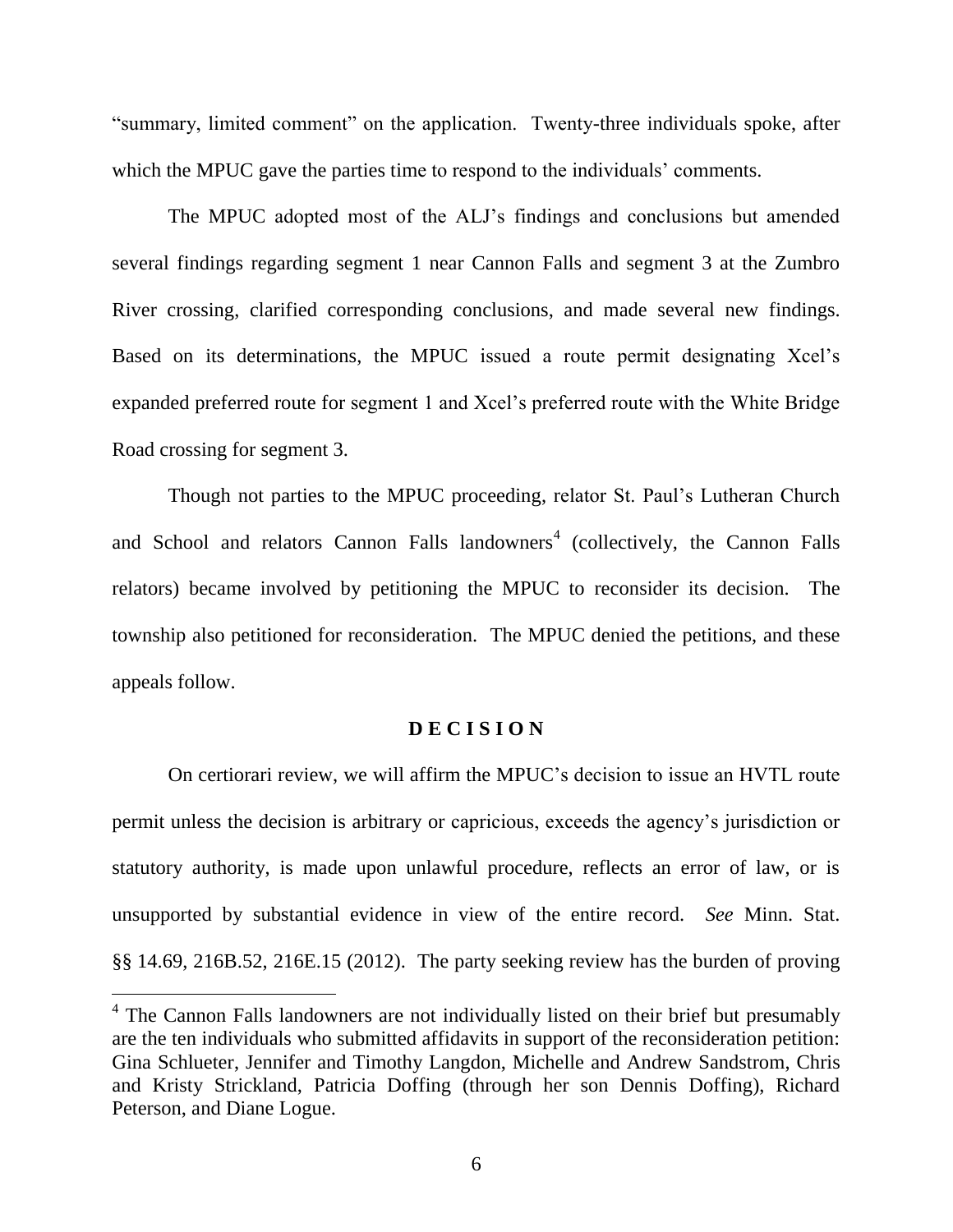both error and prejudice. *See* Minn. Stat. § 14.69; *Minn. Ctr. for Envtl. Advocacy v. Comm'r of Minn. Pollution Control Agency*, 696 N.W.2d 95, 100 (Minn. App. 2005). We review issues of law de novo. *No Power Line, Inc. v. Minn. Envtl. Quality Council*, 262 N.W.2d 312, 320 (Minn. 1977). But we afford the decision of an administrative agency "a presumption of correctness" and defer to its independent fact-finding process. *In re Excess Surplus Status of Blue Cross & Blue Shield of Minn.*, 624 N.W.2d 264, 278- 79 (Minn. 2001) (*BC&BS*). "The standard of review is not heightened where the final decision of the agency decision-maker differs from the recommendation of the ALJ." *Id.* at 278.

# **I. The MPUC did not err by designating the expanded preferred route for segment 1.**

The Cannon Falls relators argue that the MPUC erred by designating the expanded preferred route because Xcel proposed the route for the first time in June 2011, in violation of statutory notice and environmental-review requirements. The Cannon Falls relators also assert that the expanded preferred route violates Minnesota's nonproliferation policy and that the MPUC relied on extrarecord evidence in designating that route. We address each argument in turn.

### **A. Substantial evidence indicates Xcel made a bona fide attempt to comply with the statutory notice requirements.**

Under Minnesota's Power Plant Siting Act (PPSA), a route-permit applicant must, within 15 days after submitting the application, send notice, including a description of the proposed project and information about where a copy of the application can be reviewed, to "each owner whose property is . . . along any of the proposed routes for the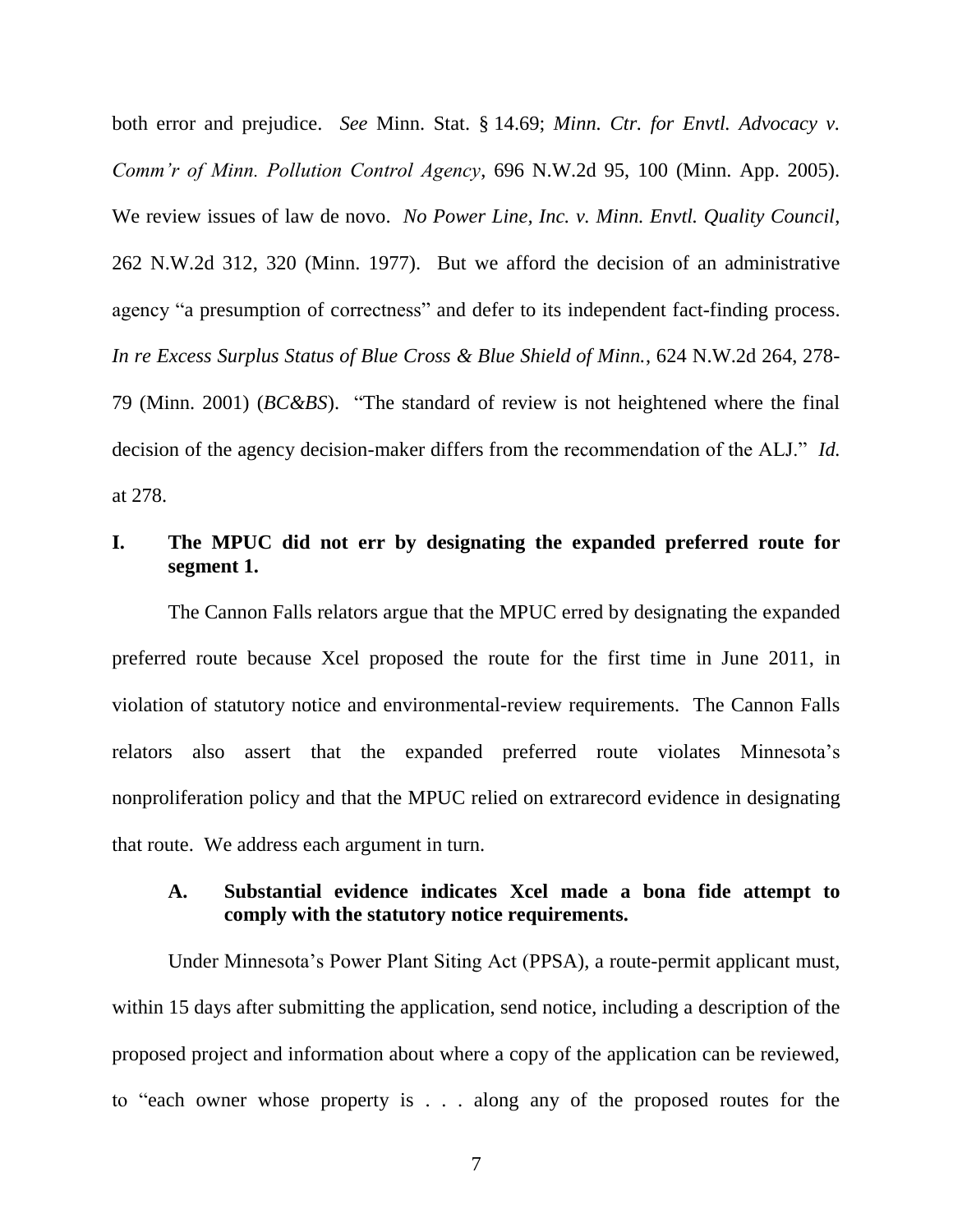transmission line." Minn. Stat. § 216E.03, subd. 4 (2012). But an applicant's "failure to give mailed notice to a property owner, or defects in the notice, does not invalidate the proceedings, provided a bona fide attempt to comply with this subdivision has been made." *Id.*; *see also* Minn. R. 7850.2100, subp. 6 (2011) (reiterating "bona fide attempt" standard and permitting the MPUC to "extend the time for the public to participate if [a notice] failure has interfered with the public's right to be informed about the project"). Whether an applicant made a bona fide attempt to comply with the notice requirements presents a question of fact. *See Tonka Tours, Inc. v. Chadima*, 372 N.W.2d 723, 728 (Minn. 1985) (stating that determining "what constitutes good faith necessarily involves factual findings"). We defer to the MPUC's factual findings. *See BC&BS*, 624 N.W.2d at 278-79.

It is undisputed that Xcel provided timely notice of the HVTL route-permit application to landowners along its initial preferred route in January 2010. When Xcel modified its application to include the expanded preferred route in June 2011, strict compliance with the 15-day notice requirement was impossible. But Xcel called and mailed notice of the expanded preferred route to the 13 adjacent landowners (including the Cannon Falls relators), all but one of whom had received the original routeapplication notice. Those landowners had an opportunity to respond to the application, including the expanded preferred route. Many of the Cannon Falls relators took advantage of this opportunity: three spoke at public hearings before the ALJ, two submitted written comments to the ALJ, and six spoke at the MPUC's public hearing, though some voiced concerns in more than one of these venues.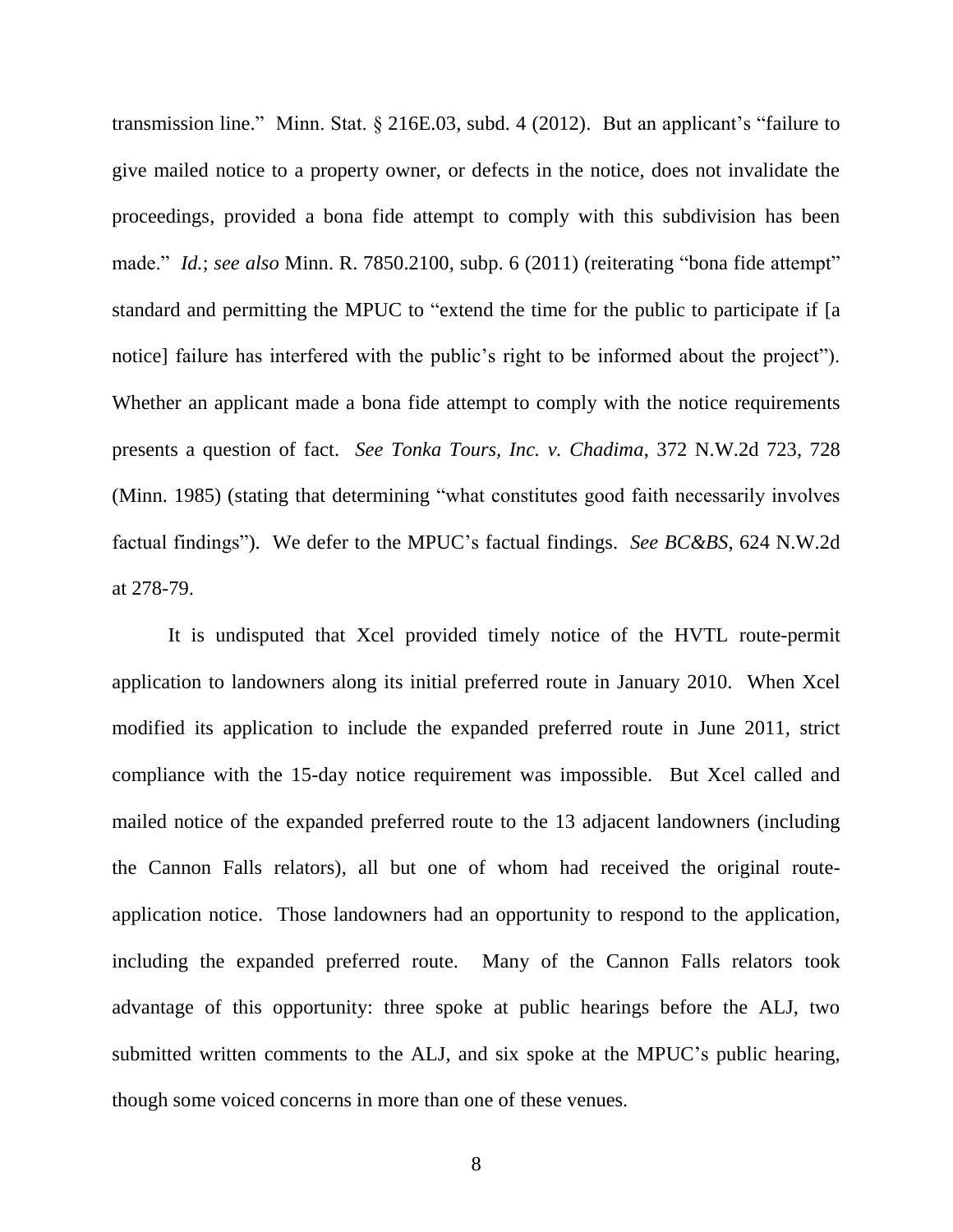The Cannon Falls relators contend that Xcel's actions do not reflect a bona fide attempt to comply with the statute because Xcel knew of MnDOT's setback requirements long before June 2011 but did not modify its application and notify affected landowners until the day before the first public hearing. We disagree. While the MPUC did not expressly determine that Xcel made a bona fide attempt to comply with the notice requirements, we construe the MPUC findings to reject this argument. The MPUC found that Xcel proposed the expanded preferred route "in response to [Mn]DOT's concerns," and adopted the ALJ's finding that Xcel "promptly proposed an alignment using an expanded route width in [the Cannon Falls] area, and . . . gave notice to the newly affected landowners by telephone and by mail." The record, which includes policy statements from MnDOT and evidence of communications between MnDOT, the EFP, and Xcel regarding this permit application, amply supports those findings.

In sum, Xcel provided the required notice of its initial preferred route, proposed a slight variation on that route in timely response to the concerns of a state agency, and provided actual notice to affected landowners sufficient to afford them an opportunity to be heard. On this record, we conclude that Xcel's June 2011 notice of its expanded preferred route did not invalidate the agency proceedings.

### **B. Xcel's proposal of the expanded preferred route after the draft EIS was issued did not preclude the MPUC from designating that route.**

The PPSA requires the department of commerce to prepare an EIS for all HVTL route-permit applications. Minn. Stat. § 216E.03, subd. 5 (2012). To do so, the department (acting through its EFP) studies and evaluates the applicant's proposed routes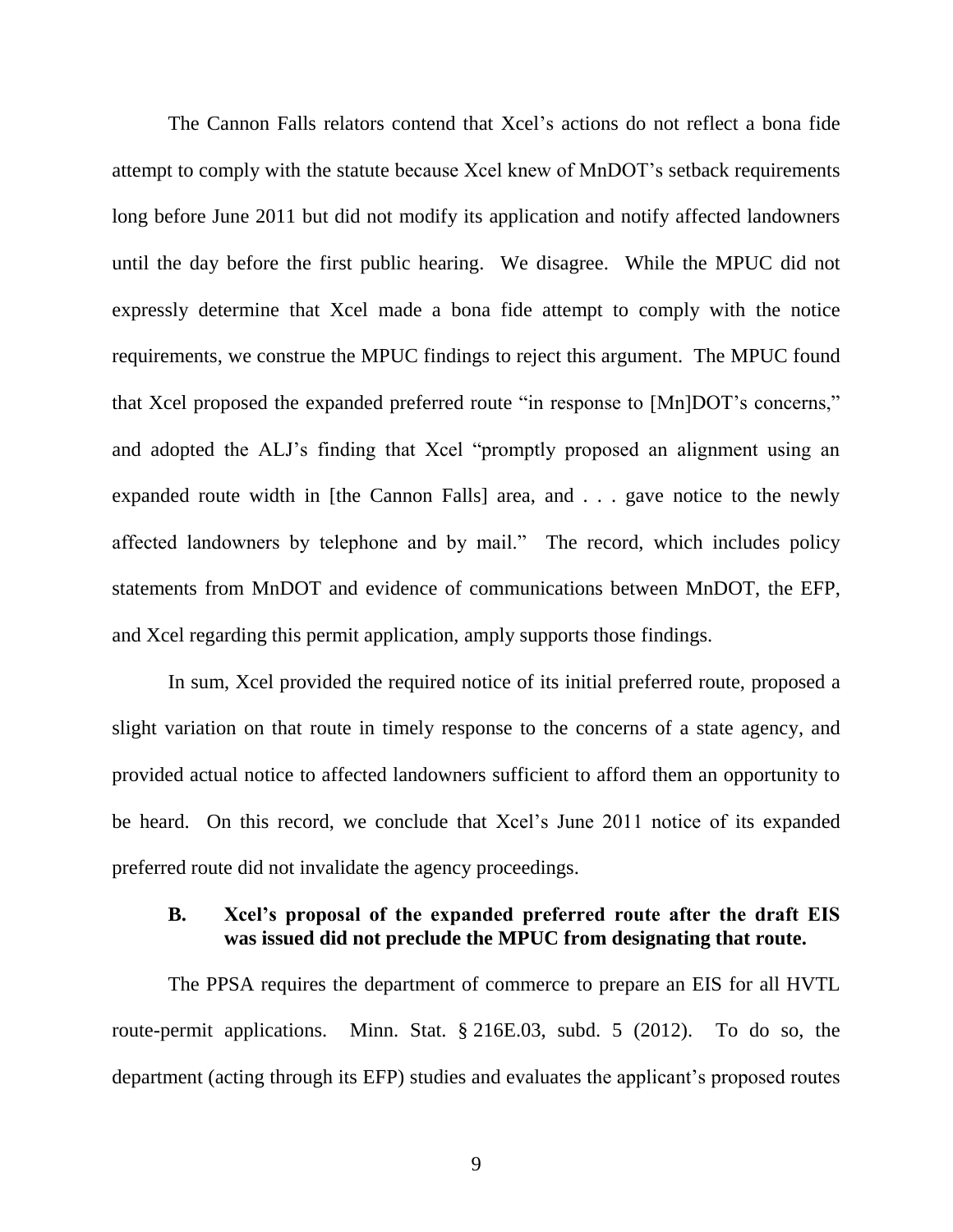and any other route that it "deems necessary that was proposed in a manner consistent with rules concerning the form, content, and timeliness of proposals for alternate . . . routes." *Id.*; *see also* Minn. R. 7850.2500 (defining procedures for EIS preparation). In turn, the MPUC must "determine the adequacy of the final [EIS]" before issuing a route permit. Minn. R. 7850.2500, subp. 10, .2700, subp. 2 (2011).

The Cannon Falls relators argue that the MPUC could not consider the expanded preferred route because the EFP did not evaluate it in preparing the draft EIS and did not consider it in the body of the final EIS. We are not persuaded. The EIS does not limit the MPUC's authority; it is a tool to assist the MPUC in satisfying its obligation to evaluate the environmental impact of any route it considers permitting. *See* Minn. Stat. § 216E.03, subd. 10(b) (2012) (stating that the MPUC may not issue a route permit "in violation of the route selection standards and criteria established in [Minn. Stat. § 216E.03] and in [MPUC] rules"); *see also* Minn. Stat. § 216E.03, subd. 7(a), (b)(1) (2012) (requiring the MPUC to consider effects on land, water, and air resources and the state's goal to "minimize environmental impacts"); Minn. R. 7850.4000, .4100 (2011) (same). In other words, an EIS represents only part of the information the MPUC relies on in making permitting decisions. Nothing in the record indicates that Xcel's proposal of the expanded preferred route after the draft EIS was issued interfered with the MPUC's ability to conduct its independent environmental review.

Xcel submitted maps detailing the expanded preferred route, and its representative discussed the expanded preferred route extensively at public hearings in Cannon Falls. The Xcel representative further discussed the expanded preferred route during the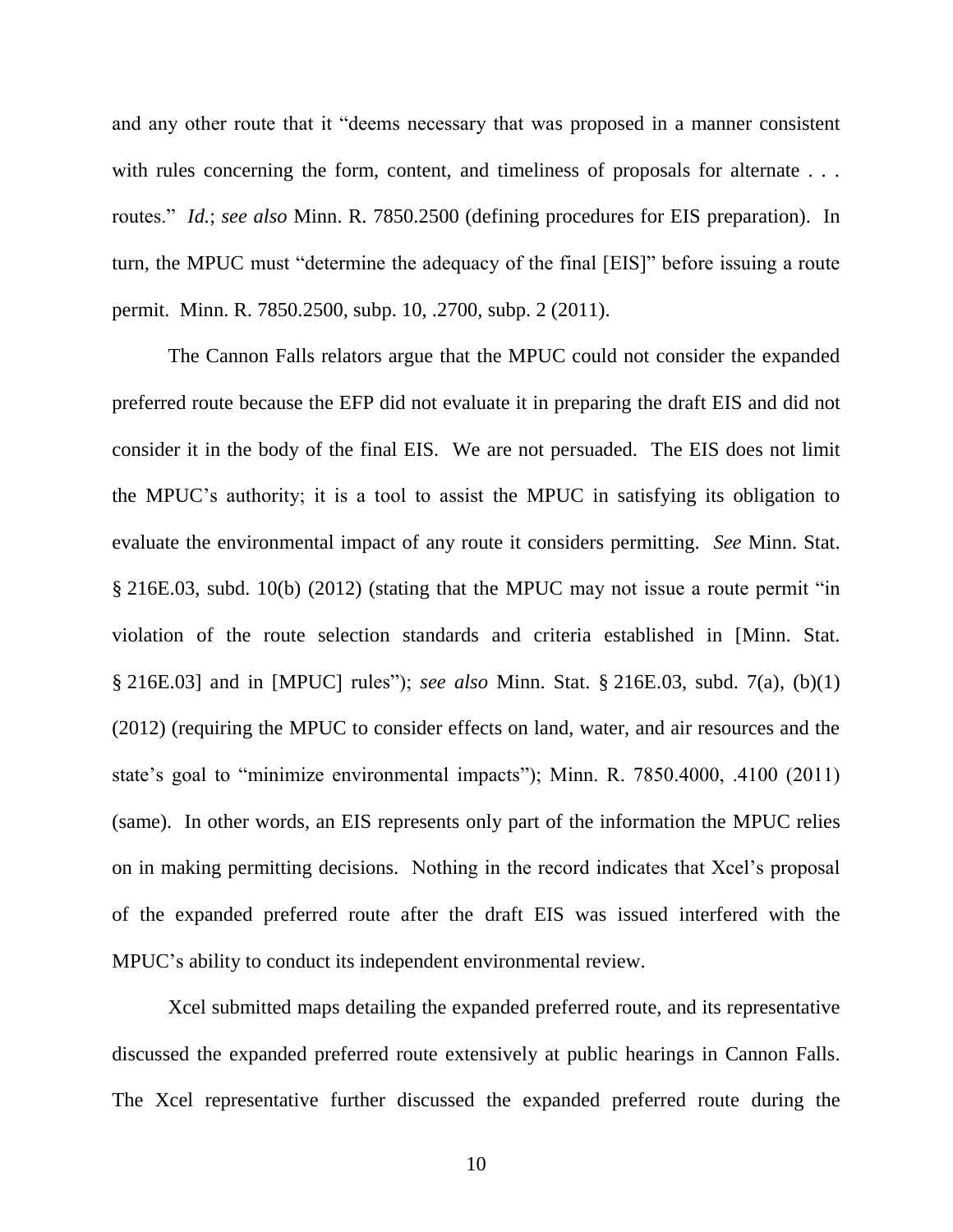evidentiary hearing. Xcel also submitted two exhibits (94 and 95) depicting the expanded preferred route and explaining its anticipated environmental effects; none of the parties objected to the exhibits or cross-examined Xcel's representative about them. And although the Cannon Falls relators correctly assert that the EFP did not specifically discuss the expanded preferred route in the final EIS, the EFP appended exhibits 94 and 95 to the final EIS and explained in its written comments to the MPUC, and at the MPUC hearing, that it intended thereby to incorporate the exhibits into the EIS. The MPUC considered this evidence, and evidence of the initial preferred route, and compared the anticipated environmental effects of option 1P-003 to those of the expanded preferred route.

Because Xcel's June 2011 proposal of the expanded preferred route did not interfere with the MPUC's required consideration of environmental factors, we conclude that the timing of that proposal did not preclude the MPUC from designating the expanded preferred route.

### **C. The expanded preferred route does not violate Minnesota's nonproliferation policy.**

The Cannon Falls relators argue that the expanded preferred route violates Minnesota's nonproliferation policy by establishing a new transmission corridor. They contend the MPUC violated this policy by not designating option 1P-003, where there is an existing transmission line, as the route for segment 1. We disagree.

Minnesota has a longstanding "policy of nonproliferation," *see People for Envtl. Enlightenment & Responsibility, Inc. v. Minn. Envtl. Quality Council*, 266 N.W.2d 858,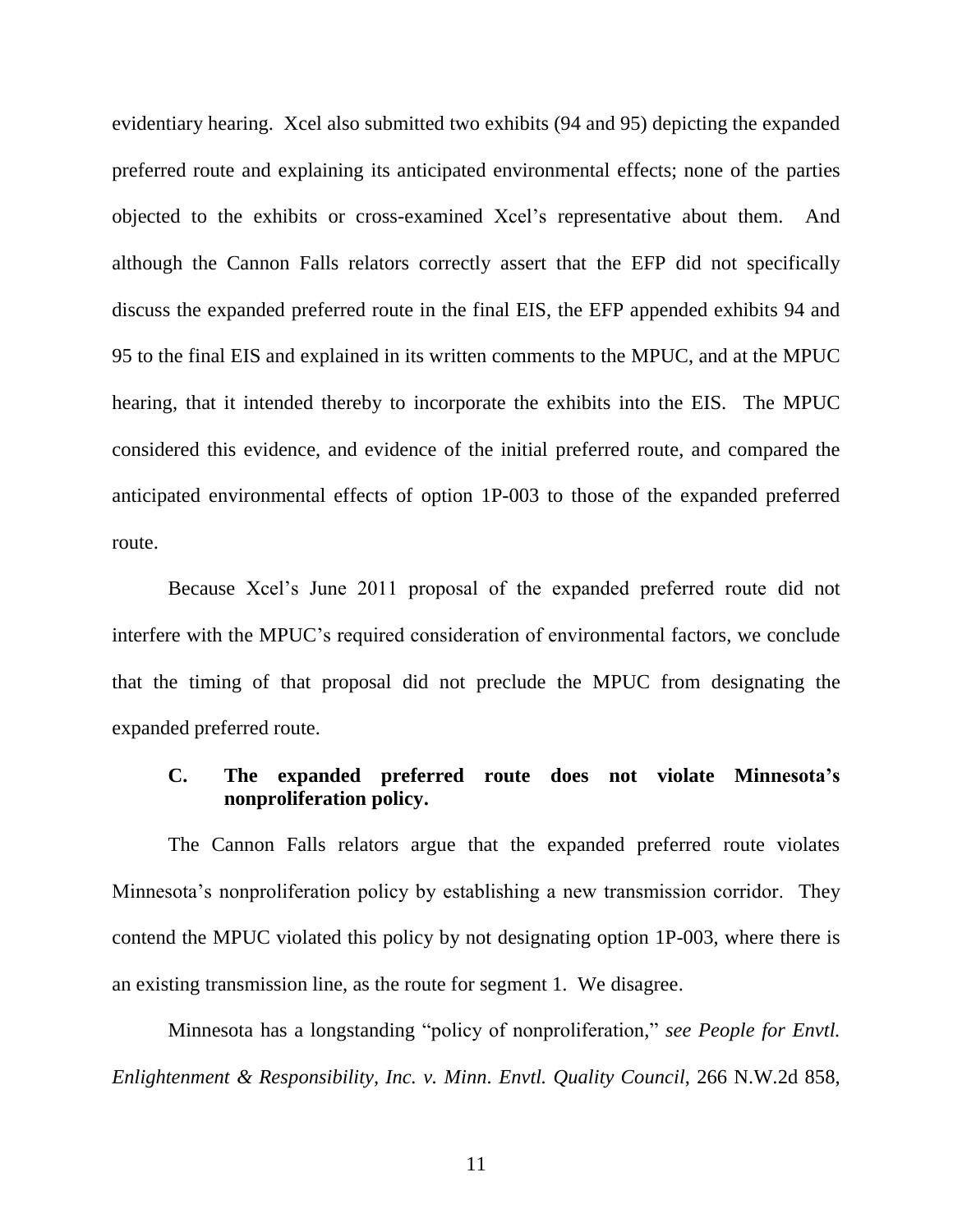868 (Minn. 1978) (*PEER*), which is codified in several places throughout the PPSA, *see*  Minn. Stat. §§ 216E.02, subd. 1, .03, subd. 7(a), (b)(8)  $(2012)$ .<sup>5</sup> The policy seeks to minimize the impact of new HVTL routes on natural resources by co-locating them with existing infrastructure. *PEER*, 266 N.W.2d at 868. But nothing in *PEER* or the PPSA requires use of existing *transmission* corridors to satisfy nonproliferation concerns. Rather, both focus on co-locating HVTLs with various types of existing or proposed infrastructure, including highway rights-of-way, to maximize use of that infrastructure. *See* Minn. Stat. § 216E.03, subd. 7(b)(8); *PEER*, 266 N.W.2d at 868.

The MPUC noted the presence of the existing transmission line along option 1P-003<sup>6</sup> but found the expanded preferred route, which largely shares right-of-way with US 52, a better use of existing infrastructure in light of all of the environmental and landuse considerations. The Cannon Falls relators complain that the expanded preferred route deviates from US 52's right-of-way and creates new transmission corridors in some places. This is true. But this fact does not differentiate it from option 1P-003, which also would have had some sections of entirely new transmission. We conclude that the

 $\overline{a}$ 

<sup>&</sup>lt;sup>5</sup> The Cannon Falls relators rely on Minn. Stat.  $§ 216E.03$ , subd. 7(e) (2012), in addressing nonproliferation. That provision requires the MPUC to consider co-locating proposed HVTL routes along existing HVTL routes or within parallel existing highway rights-of-way. But while subdivision 7(e) is consistent with *PEER* and other portions of the PPSA, it was added in 2010 and applies only to route applications filed on or after April 30, 2010. *See* 2010 Minn. Laws ch. 288, § 3, at 702.

<sup>&</sup>lt;sup>6</sup> The Cannon Falls relators assert that the MPUC "did not utilize the available information" about the transmission line. The MPUC may not have attributed the same significance to the line that the Cannon Falls relators do, but it did not overlook the line's presence.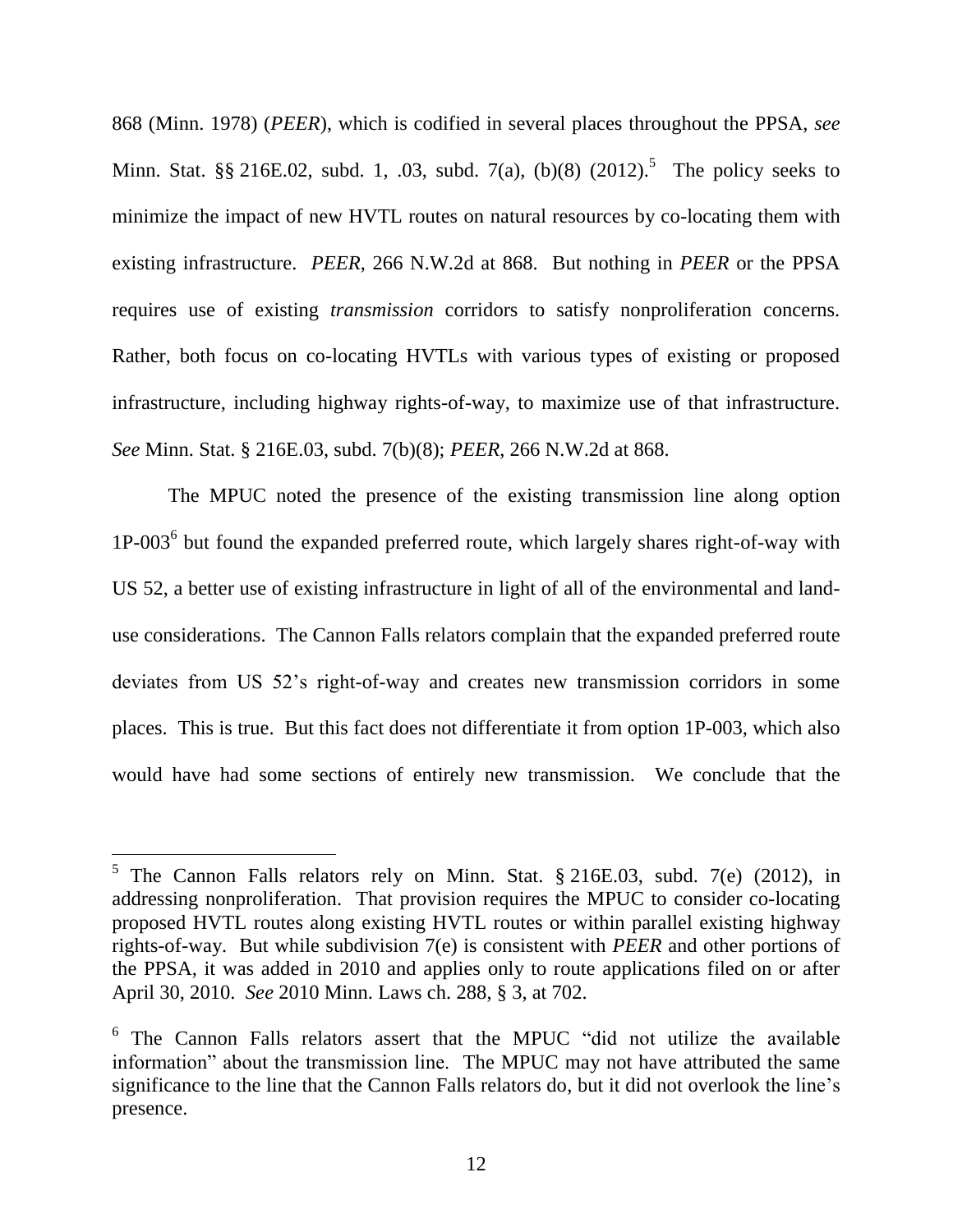MPUC did not violate Minnesota's nonproliferation policy in designating the expanded preferred route for segment 1.

#### **D. The MPUC did not rely on extrarecord information in designating the expanded preferred route.**

Finally, the Cannon Falls relators assert that the MPUC improperly relied on information that Xcel submitted for the first time with its February 2012 exceptions to the ALJ's report. *See* Minn. Stat. § 14.60, subd. 2 (2012) (stating "no factual information or evidence shall be considered in the determination of the case unless it is part of the record."). We disagree. The Cannon Falls relators cite 26 examples of "information not in the record." But our review persuades us that these challenges largely concern Xcel's alleged mischaracterizations of record evidence, not the submission of identifiable new information. For example, the Cannon Falls relators object to Xcel's explanation for the timing of its expanded-preferred-route proposal, urging that MnDOT's setback requirements "were known from early in the application process." The Cannon Falls relators may disagree with Xcel's explanation, but this is not an instance of Xcel introducing new information after the evidentiary hearing. The only "new information" the Cannon Falls relators point to are three aerial maps Xcel attached to its exceptions, which depict the proximity of option 1P-003 and the expanded preferred route to residences, existing rights-of-way, and parks. Xcel explains that the maps are nothing more than manipulations of an electronic exhibit that is in the record; the Cannon Falls relators conceded as much at oral argument. Because the Cannon Falls relators fail to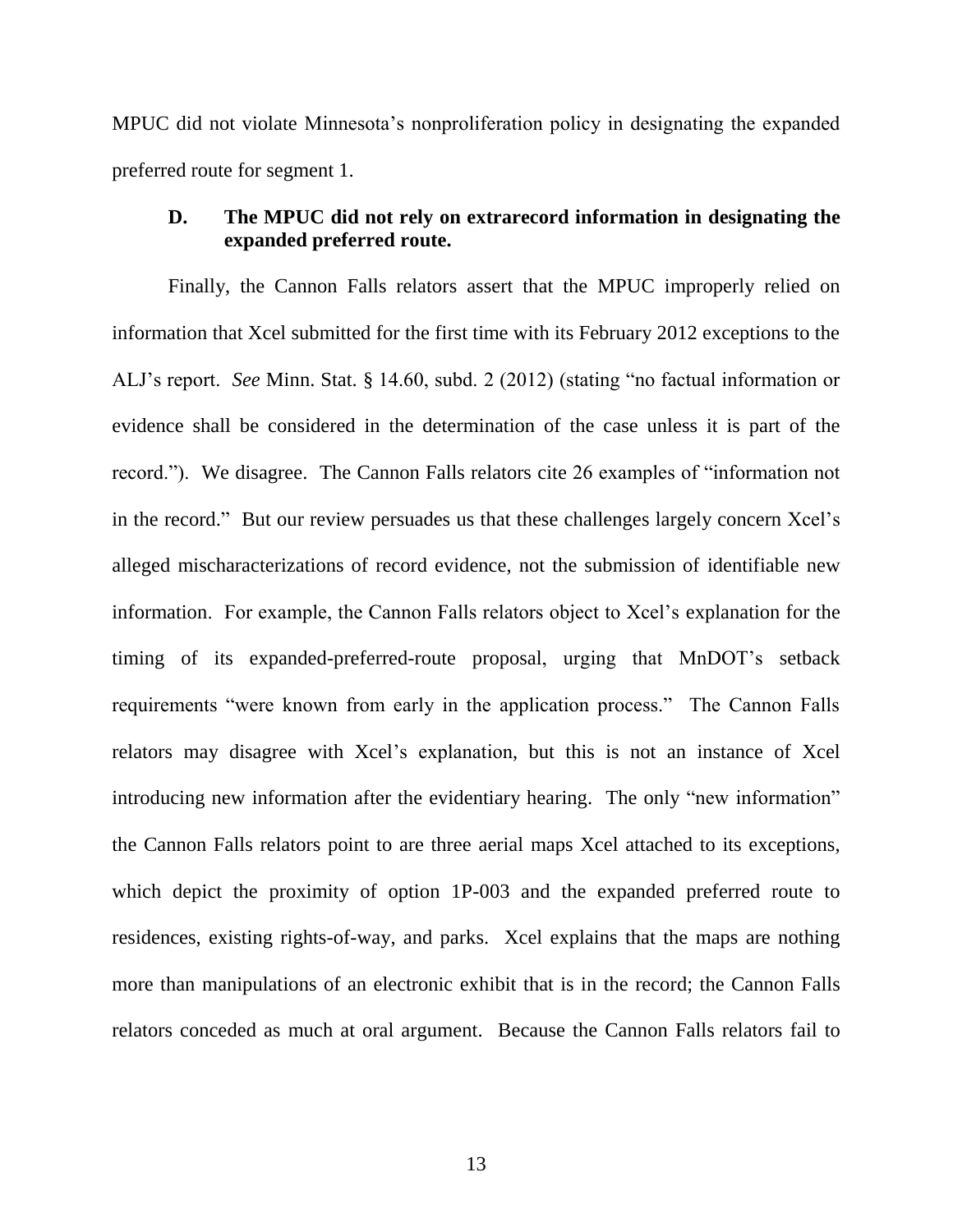identify any extrarecord evidence that influenced the MPUC's decision to designate the expanded preferred route for segment 1, they are not entitled to relief on this basis.

## **II. The MPUC did not err by designating the White Bridge Road crossing for segment 3.**

Relator township challenges the MPUC's decision to designate a route for segment 3 that includes the White Bridge Road crossing of the Zumbro River, rather than the Zumbro Dam crossing that the ALJ recommended. The township argues that the MPUC's decision is the result of unlawful procedure because the MPUC improperly accepted testimony at its public hearing.

In considering the township's argument, we are guided by the language of the PPSA, which defines the scope of the MPUC's authority to issue HVTL route permits and the procedure for doing so. A route-permit application requires notice to the public, independent environmental review, and the opportunity for "broad spectrum citizen participation," including public hearings. Minn. Stat. §§ 216E.03, subds. 3a-6, .08, subd. 2 (2012). An ALJ conducts all hearings pursuant to the contested-case procedures of the Administrative Procedure Act, Minn. Stat. §§ 14.001-.69 (2012), but the PPSA mandates that "[a]ny person may appear at the hearings and offer testimony and exhibits without the necessity of intervening as a formal party to the proceedings." Minn. Stat. § 216E.03, subd. 6; *see also* Minn. R. 7850.2600, subp. 1 (2011). After the ALJ submits a report and recommendation to the MPUC, all "parties to the proceeding" are afforded an opportunity to "file exceptions and present argument" to the MPUC, after which the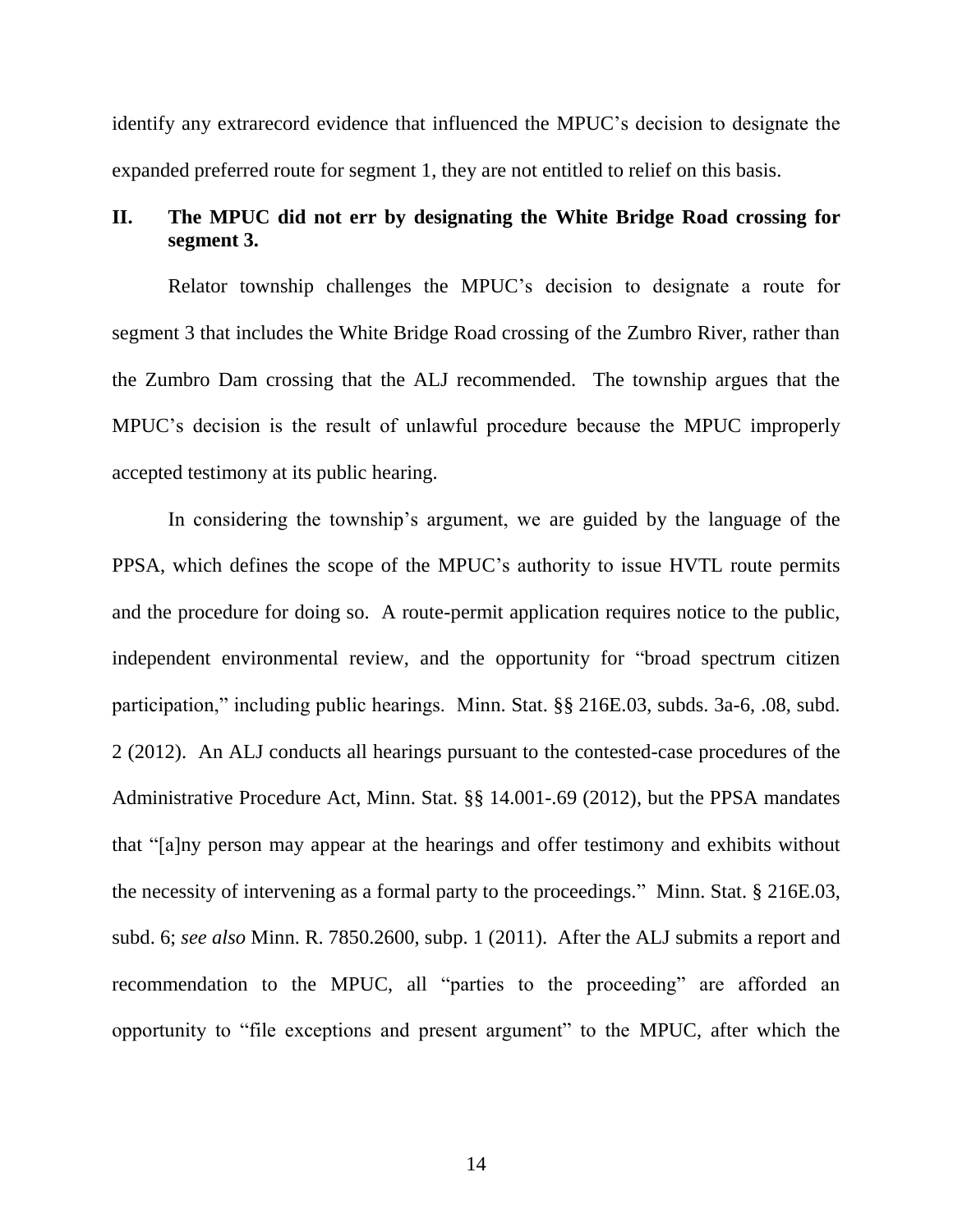contested-case record closes. Minn. Stat. § 14.61, subds. 1-2; Minn. R. 7829.2700 (2011).

Here, the MPUC allowed the parties to file exceptions and present oral arguments but also invited individual members of the public not associated with the parties to present their own brief comments during the MPUC's public hearing. Among those who did so were Anna Mae Norman, Merl Norman, Steven Walker, and Kevin Kautz, who all spoke against the Zumbro Dam crossing. The township argues that the MPUC erred by accepting their comments because only parties "may file exceptions and be heard." We disagree.

While the township is correct that only parties to the contested-case proceeding have a right under Minn. Stat. § 14.61 to file exceptions to the ALJ's report and present argument to the MPUC, the township has not identified anything in this or any other statute that bars the MPUC from also accepting public comments. To the contrary, the statutes and rules governing the MPUC's consideration of an HVTL route-permit application favor broad public participation throughout the process. *See* Minn. Stat. §§ 216E.08, subd. 2 (requiring the MPUC to "adopt broad spectrum citizen participation," including but not limited to public hearings, "as a principle of operation"), 216E.09 (requiring that all the MPUC meetings and hearings be "open to the public") (2012); *see also* Minn. R. 7829.3000, subp. 1 (2011) (permitting "[a] party or a person aggrieved and directly affected by [an MPUC] decision or order" to petition for reconsideration).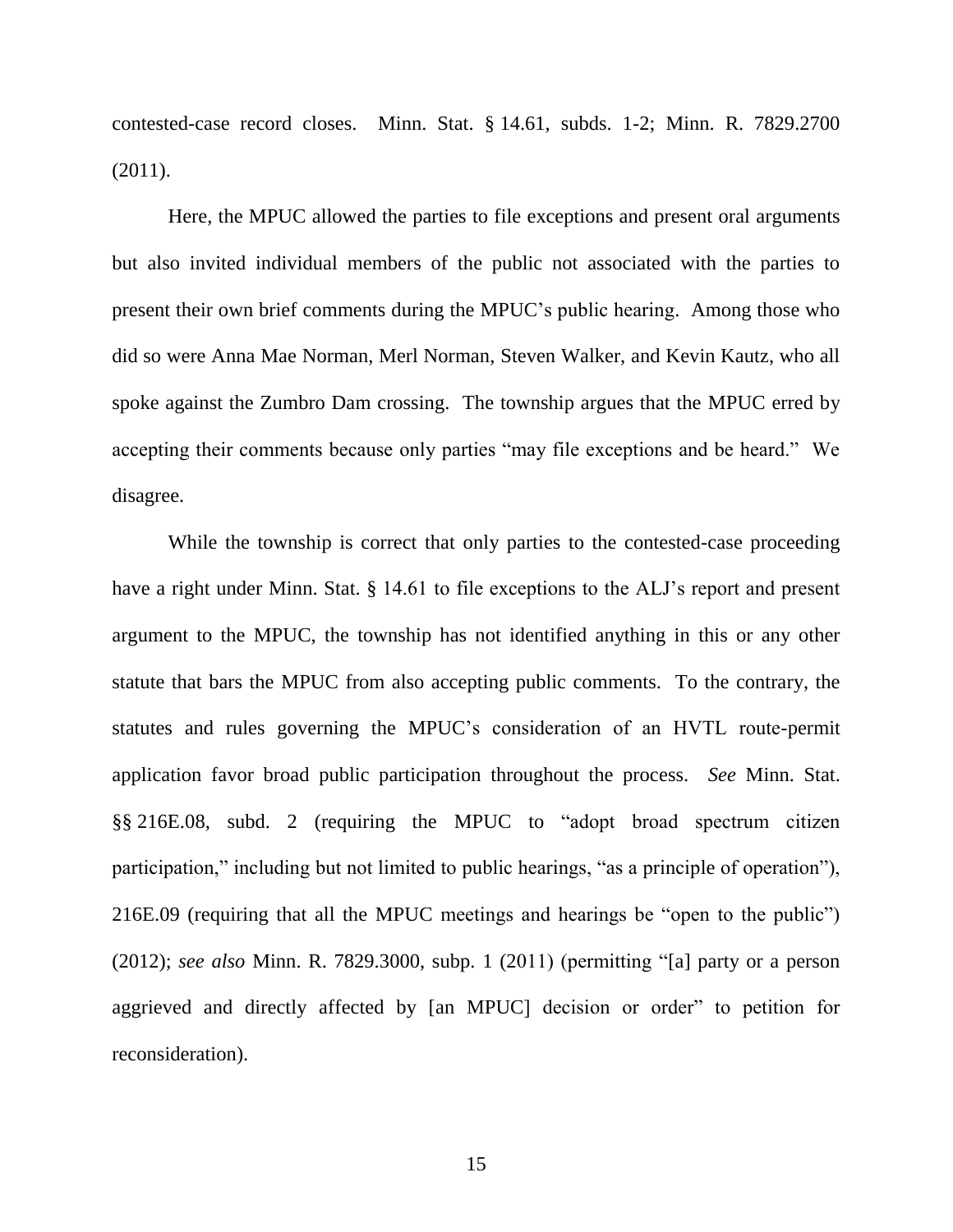The township further argues that the statements made by the four nonparty individuals who spoke for a few minutes against the Zumbro Dam crossing went beyond mere comment to become testimonial evidence presented after the record was closed. We disagree. The township points to the Normans' statements about the camp they run on property near the Zumbro Dam. This was not new information; it was addressed multiple times during the application process, including in Xcel's application, at a public hearing before the ALJ, in the ALJ's report, and during Xcel's presentation to the MPUC. The township also focuses on Walker's assertion that more people use the Zumbro Dam area for recreational purposes than Lake Zumbro or the White Bridge Road area. Again, this was not new information; the recreational uses at the various proposed river crossings and Lake Zumbro were addressed in Xcel's application, in the EIS, in the ALJ's report, and the DNR's discussion during its presentation to the MPUC. Likewise, statements regarding the importance of trees and other natural resources at the Zumbro Dam site were not new evidence but reiterated and highlighted ample record evidence of potential effects of the HVTL on these resources. The ALJ acknowledged this evidence, and the DNR highlighted it during the MPUC hearing. In short, our careful review of the record indicates that the MPUC did not receive or consider any new evidence during the public hearing.<sup>7</sup>

Moreover, our examination of the MPUC's decision reveals that it independently considered the statutory criteria and relied on substantial record evidence in designating

 $\overline{a}$ 

<sup>7</sup> Because the record indicates the MPUC did not receive new evidence at the hearing, one commissioner's reference to "testimony" is a harmless misstatement.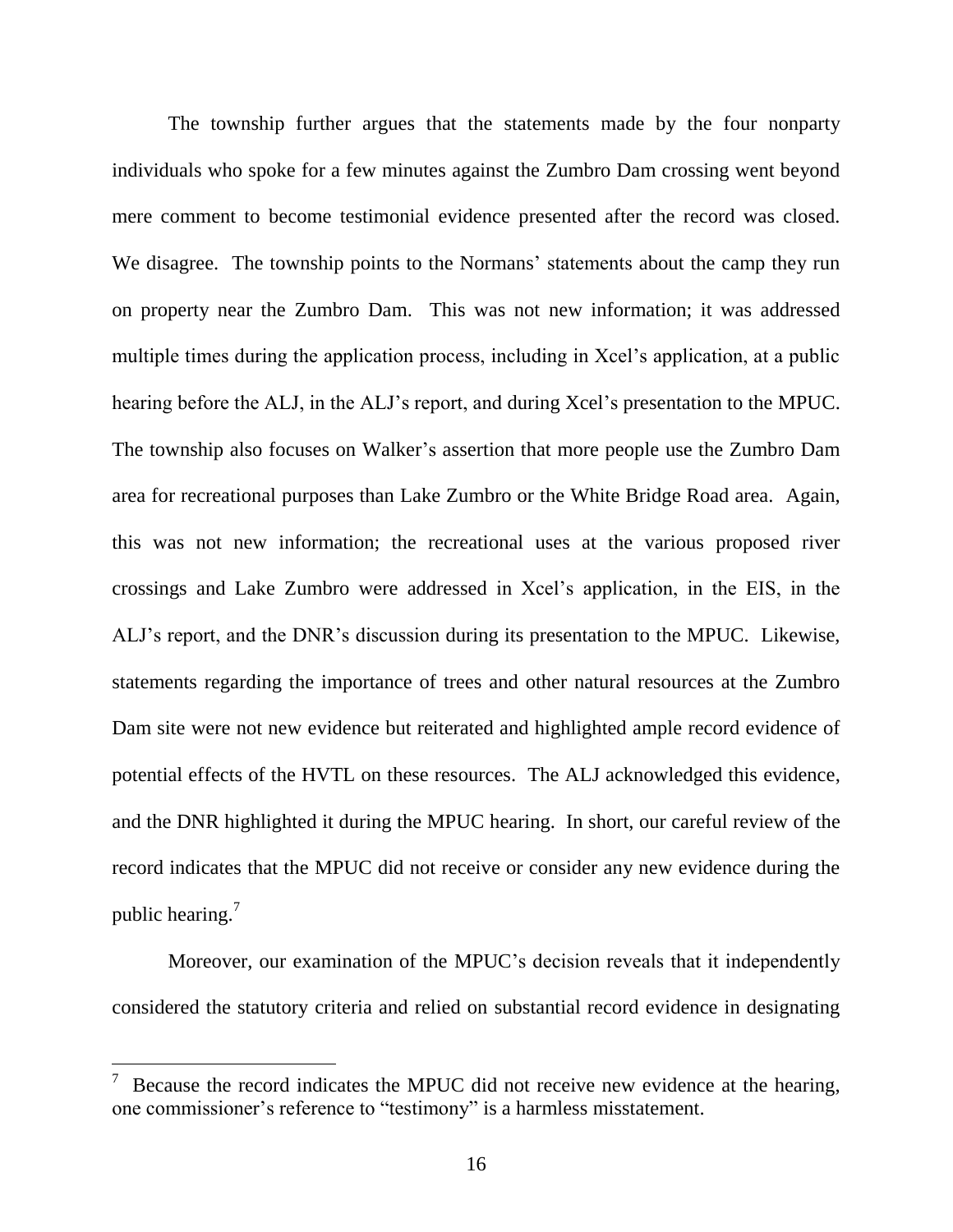the White Bridge Road crossing. First, the MPUC clarified that, contrary to the ALJ's factual determination, there is no existing transmission line that crosses the river at the Zumbro Dam. Accordingly, a crossing at that location does not particularly serve Minnesota's nonproliferation policy. *See PEER*, 266 N.W.2d at 868 (discussing state "policy of nonproliferation" requiring use of existing rights-of-way for HVTL routes). And the MPUC accurately noted a statutory preference for routing HVTLs along existing highway rights-of-way, which favors a crossing at White Bridge Road, rather than the Zumbro Dam. *See* Minn. Stat. § 216E.03, subd. 7(b)(8) (requiring consideration of "routes that would use or parallel existing railroad and highway rights-of-way"). Substantial evidence supports the MPUC's finding that the White Bridge Road crossing best supports Minnesota's nonproliferation policy.

Second, the MPUC found that impacts on recreation at Lake Zumbro do not necessarily weigh against the White Bridge Road crossing (which will necessitate a Lake Zumbro crossing) because recreation occurs throughout the Zumbro River. The record evidence noted above substantially supports that finding.

Finally, and most significant to the MPUC's decision, the MPUC found that the Zumbro Dam location contains more rare and sensitive natural resources likely to be harmed by installation of an HVTL than there are at the White Bridge Road location. While the township points to some discussion of micro-siting to mitigate some of these effects, extensive record evidence indicates that such measures will, at best, lessen the more extensive harm expected at the Zumbro Bridge crossing.